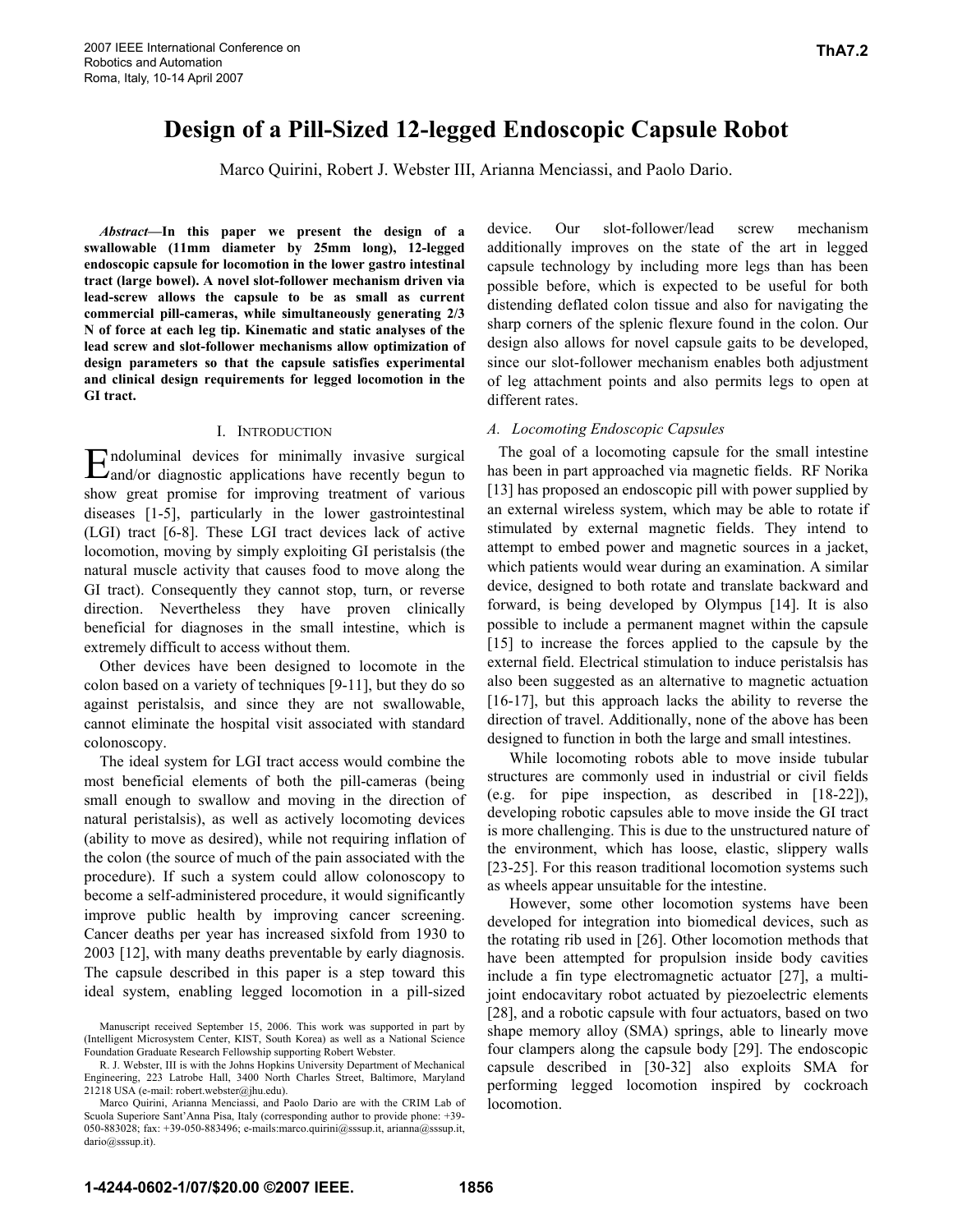### II. REQUIREMENTS AND DESIGN OVERVIEW

Medical considerations provide design requirements for capsule robots such as size, speed, and safety However, doctors usually provide general objectives rather than the detailed specifications required to perform an engineering design. Our extensive previous experience with design and testing of other capsule robots [30-32] enables us to translate these general medical requirements into useful engineering specifications.

# *A. Medical Considerations*

*Size.* In order to be swallowable, a capsule robot must fit within a cylindrical shape 11mm in diameter by 26mm in length – the size of commercial pill-cameras such as the Olympus capsule [14], that have been demonstrated swallowable and are currently undergoing clinical trials.

*Speed.* A standard colonoscopy is completed in approximately 20 min-1 hour [37], so it is desirable for a locomoting robot to be able to move fast enough to travel through the colon in this time. An alternative time criteria may be possible if the capsule is intended to be used at home, while the patient sleeps. There is an average of approximately 7 hours of sleep-time in which the capsule could work. However, we use a 1-hour colonoscopy timeframe as a general criterion for capsule motion.

*Safety.* The capsule's contact with the walls of the LGI tract should cause no more damage than a standard colonoscope.

*Painless.* Air insufflation exploited during standard colonoscopy causes abdominal pains for the patient; for this reason the capsule has to be provided with a locomotion system able to propel the capsule forward without insufflation.

*Functionality.* At a minimum, doctors need to visually observe the interior of the LGI. The next step beyond this in terms of clinical impact is obtaining a biopsy sample, while futuristic goals include actual interventions and treatments carried out by the capsule robot itself.

# *B. The Legged Solution*

As outlined in previous sections, a variety of locomotion strategies have been proposed for the gut. However, to prove clinically useful, any strategy chosen for a capsule robot must address the specific challenges of this environment as outlined in [24], and must be capable of locomotion on a slippery and deformable substrate. The gut is an extremely compliant, non-linear, visco-elastic material, typically covered by a thick (up to 2 mm) layer of lubricant mucus, with a friction coefficient as low as  $10^{-3}$ . Taking into account the guidelines provided by [24], a legged locomotion system appears to have many advantages [30].

Regarding safety, we have experimentally evaluated the legged solution on 4 and 6 legged capsule robots in *in-vivo* porcine models [33-35]. In these tests it was observed that while the leg tips can sometimes create light red marks on the colon wall, these marks are less severe than those that can be caused by scratching as a standard colonoscope is

pushed into the colon. This qualitative judgment about the severity of marks left by the capsule feet was rendered by an expert surgeon experienced with colonoscopy [39].

# *C. Force Requirements and Actuator Selection*

Extensive experience testing and modeling [33-36] legged capsules has revealed approximately for a 12-legged capsule robot designed as outlined in following sections, 2/3 Newton is an upper bound for the force required at each foot to propel the capsule along the LGI This makes actuator selection very difficult, because of the long lever arm of the leg (see  $b_{1,max}$ ,  $b_{2,max}$  and  $b_{3,max}$  in Table III) outside the body, compared to the short lever arm within, require relatively high forces in a very compact package. Thus the actuator must be the first design consideration, and the rest of the capsule designed around it. While attempts have been made to use SMA [32], these actuators have high power consumption and low bandwidth, since they must be heated to produce motion.

The actuator selected by the authors (the only one we are aware of that is feasible given our design requirements) is a DC brushless motor developed by the Namiki Precision Jewel Co., Ltd. It has an external diameter of 4 mm and a total length of 16.2 mm (gearhead included), with a maximum output torque of 0.058 mNm. With the inclusion of the 79:1 gearhead, the output torque of the motor is amplified to 2.92 mNm. While it is possible to find smaller commercial actuators, their output torque and speed characteristics are generally insufficient for the legged locomotion task. Namiki Precision Jewel Co., Ltd, provides a full control system based on a brushless motor controller (LB1981 from Sanyo) which allows controlling the motor from outside by simply using two pins (while other two pins are used to powering the controller board). This control is not integrable on capsule due to its dimensions (34.4mm x 19.6mm). For this reason the authors are developing an electronic board with a microcontroller (ATMEL ATMega 48) small enough (5mm x 5mm) to be embedded in the capsule body. The power consumption of the actuator (together with its driver) is about 300 mW.

# *D. Leg Placement and Gait*

Once the legged locomotion strategy and actuators have been selected, the next set of questions to be answered are the number of legs to use, the gait they should follow, and their placement positions on the capsule wall. One possible combination of these parameters that permits locomotion has been described for a 6-legged capsule in [33]. However, as will become clear shortly, the slot-follower/lead screw design of our 12-legged capsule permits some additional freedom in leg placement, as well as enabling legs to open at different rates and to different maximum angles.

*Number of legs.* It seems desirable to maximize the number of legs on the capsule for two reasons. First, more legs distribute the force needed to propel the capsule over more points of contact, reducing the individual foot force and potential for tissue irritation at each foot. Second, more points of contact are expected to improve the propulsion of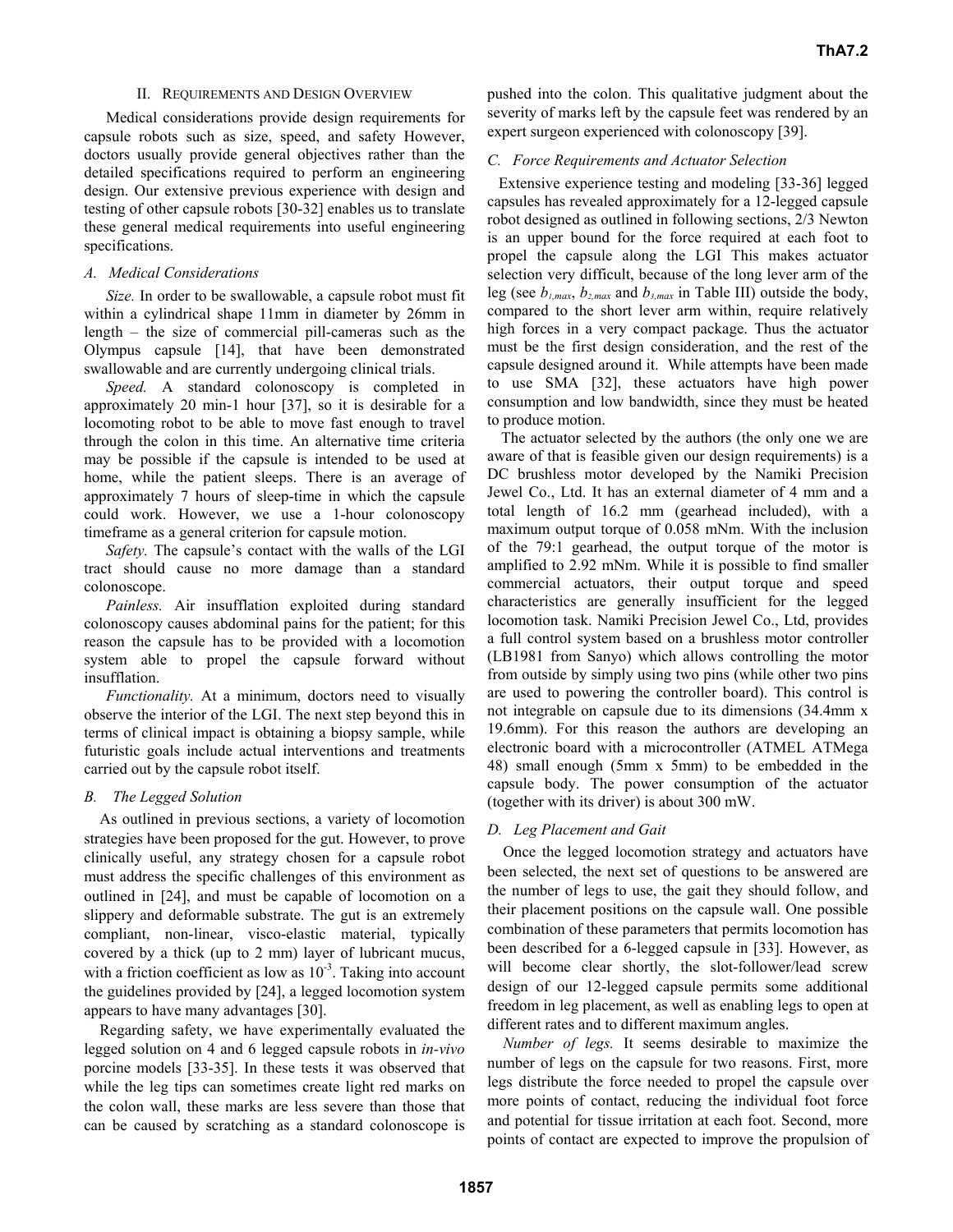the capsule in the folded, loose, highly deformable, unstructured environment of the colon. They are also useful for distending the colon as mentioned earlier, and may assist in negotiating sharp corners such as the splenic flexure.

*Gait and Leg Position on Capsule.* It has been shown that successful locomotion is possible with two sets of legs, one in the front and one in the rear capsule [33], and we adopt this general strategy. With the gait outlined in [33], the rear set of legs has the primary function of producing thrust force, while the frontal set is used for the dual purposes of fixing the capsule in his position (when the rear legs release contact with the wall) and also to help steer the capsule around curves.

Figure 1 illustrates the disposition of the two sets of legs.



*Leg Tip Placement.*  Extensive testing has revealed that the total diameter of the circle created by the leg tips when open should be approximately 30-35 mm for locomotion in the colon. Looking end-on at our capsule, Figure 2 shows how the 12 leg tips are positioned at near-equal angular

Figure 1. Iso view of the 12-legged capsule.

intervals around the 32 mm circle, despite motors preventing similar equal spacing within the capsule. The only exception to the equal placement of leg tips are the legs farthest from the motors (nearest the horizontal plane in Figure 2). These four legs were shifted away from the horizontal plane by 4 degrees each (only 1.1 mm tip displacement from ideal position), to prevent their interfering with one another when folded within the capsule.



Figure 2. Front view of the capsule showing a 32 mm diameter circle (suitable for engaging and distending – but not perforating – the colon wall) and the leg tips near-equally distributed around the circle.

#### *E. The Slot-Follower/Lead Screw Actuation Mechanism*

Figure 3 shows a view of the internal mechanism of the capsule. The motor drives a gear attached to the miniature lead screw. As the screw spins, it translates the nut linearly.

The leg-holder is fixed to the nut with a pin that permits it to rotate as the nut moves. At the capsule wall is another pin, inserted into a slot in the leg-holder (this is the slot-follower mechanism). As the nut translates back and forth, the tip of the foot on the leg makes a stride. All 6 legs at a given end of the capsule are attached to one nut, and all simultaneously open and close as the nut translates.



Figure 3. Side view of the capsule showing motor, gears, lead screw, legholder, leg and pins. The arrows show the direction of translation of the nut and the rotational movement imparts to the leg-holder.

#### III. KINEMATIC ANALYSIS AND OPTIMIZATION

While there are many constraints to consider when designing the slot-follower mechanism, there remain a family of possible solutions that permit novel gait patterns, as well as some freedom of leg placement on the capsule exterior.

We present a solution here that strikes a balance between many competing design objectives, while optimizing leg opening angles. However, we note that the slot-follower design permits future studies (in simulation or experimentation) to test new gait patterns and leg placements. The following analysis provides the set of possibilities in which such an optimization can be conducted.

First, however, the design constraints must be defined. They are as follows:

- 1. The overall size must be at most 11 mm diameter by 26 mm in length, and contain two motors, which each consume take 10.5 % of this space.
- 2. Leg opening angles must be at least 110 degrees to permit good contact with the LGI walls (this constraint is based on our prior experience with legged capsules).
- 3. We require a maximum possible foot force of 2/3 N [36]. This implies that the pins in the mechanism must be far enough from one another so that the motor can generate sufficient torque to actuate the mechanism with the desired foot forces.
- 4. Legs must all simultaneously retract within the capsule when in the closed position so that the capsule can be swallowed.
- 5. All components must be sufficiently large and thick enough to withstand the forces they will experience.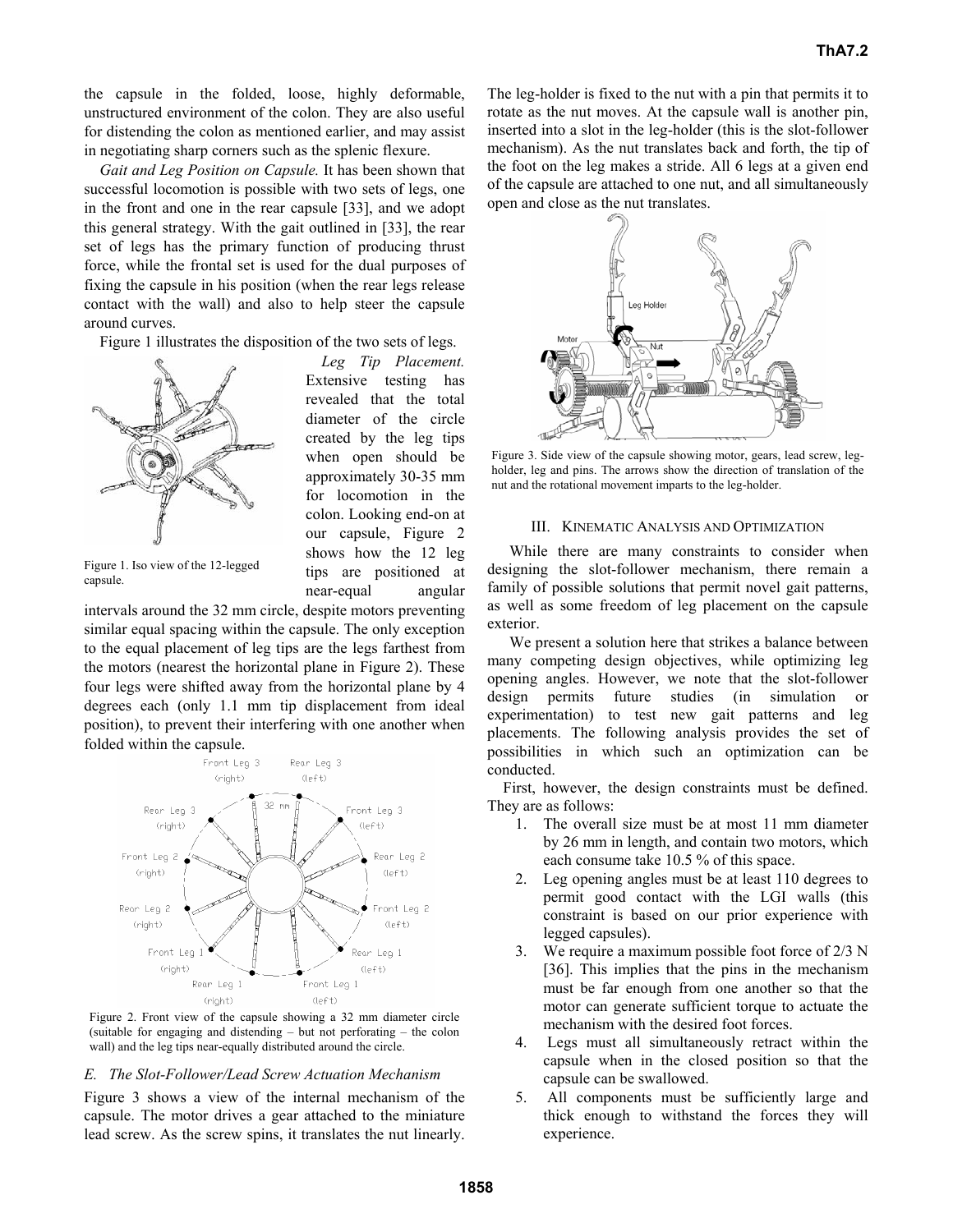Figure 4 shows the geometry of the slot-follower mechanism. While each of the two nuts (one at each end of the capsule) holds six legs, the dimensions of only three on one side of the nut need be designed because the other three on the opposite side are identical copies of the first three, but rotated by 180 degrees about the central nut axis.



Figure 4. Side view of the slot-follower mechanism showing all its design parameters.

The first design decision is the length of OC<sub>i</sub>,  $i \in \{1, 2, 3\}$ ,

because many of the above-listed constraints influence it. While constraint (3) provides a test for minimum possible lengths of  $OC<sub>i</sub>$ , it is generally desirable to make each OC as long as possible to reduce mechanism internal forces. Too long, however, and constraint (2) is violated (as will be further described shortly). In the presence of size constraints (1) and (5), we choose the longest feasible lengths for the  $OC<sub>i</sub>$  values and proceed with further analysis using these fixed values.

The AD distance will be the same for all legs at a given end of the capsule, because all are attached to the same nut. The maximum possible AD distance, fixed by constraints (1) and  $(5)$ , is approximately 6.2 mm. The OD<sub>i</sub> distances may be selected to place the legs at desired positions on the outside of the capsule, but  $OD_i$  must be no more than  $AD/2$  as illustrated in Figure 5.

The values AD, OD, OC and  $\xi_i$  are related by the law of cosines:

$$
\xi = \cos^{-1}\left\{\frac{\overline{AD} \cdot \overline{OD} - \overline{OC}^2 - \overline{OD}^2}{\left[\left(\overline{AD} - \overline{OD}\right)^2 + \overline{OC}^2\right]^{\frac{1}{2}}\left[\overline{OD}^2 + \overline{OC}^2\right]^{\frac{1}{2}}}\right\}
$$
(1)

Figure 6 explores permissible possible AD and OD<sub>i</sub> combinations. The regions above the plane do not violate constraint (2), and any set of points that share a common AD and are on the three surfaces and above the plane may be used to select  $OD_i$  values. Selection of  $OD_i$  is equivalent to selecting the position on the outside of the capsule where the legs will be attached. We choose them to maximize the

angle to which the legs can open ( $\xi_i$ ), meaning OD<sub>i</sub> = AD/2. All the resulting calculated values are listed in Table I.



Figure 5. a) In the closed position (dark line) the leg is completely inside the body (indicated by the body border line). b) In this case in the "closed" position the leg remains outside the body.



Figure 6. The Matlab plot showing the permissible AD and OD<sub>i</sub> combinations, providing a design tool for both leg opening angles and leg placement positions on the outside of the capsule body. The points above the plane on the surfaces do not violate constraint (2). Additionally, all three legs must share a common AD (total nut displacement) value.

TABLE I PARAMETERS OF SLOT-FOLLOWER MECHANISMS

|                      | Leg 1  | Leg 2  | Leg <sub>3</sub> |
|----------------------|--------|--------|------------------|
| $AD$ [mm]            | 6.20   | 6.20   | 6.20             |
| $OC$ [mm]            | 2.03   | 1.50   | 1.96             |
| $OD$ [mm]            | 3.10   | 3.10   | 3.10             |
| $\xi$ [°]            | 113.57 | 128.37 | 115.32           |
| $\beta$ [°]          | 146.78 | 154.19 | 147.66           |
| $\lceil$ mm $\rceil$ | 1.68   | 1.94   | 1.70             |

#### IV. FORCE ANALYSIS AND LEAD SCREW DESIGN

The actuation mechanism described above was dimensioned in conjunction with a consideration of the force requirements at the leg tips. Here, we provide an analysis of the forces and torques in all parts of the lead screw/slotfollower mechanism, to ensure that the actuators are capable of providing the desired foot forces *F.*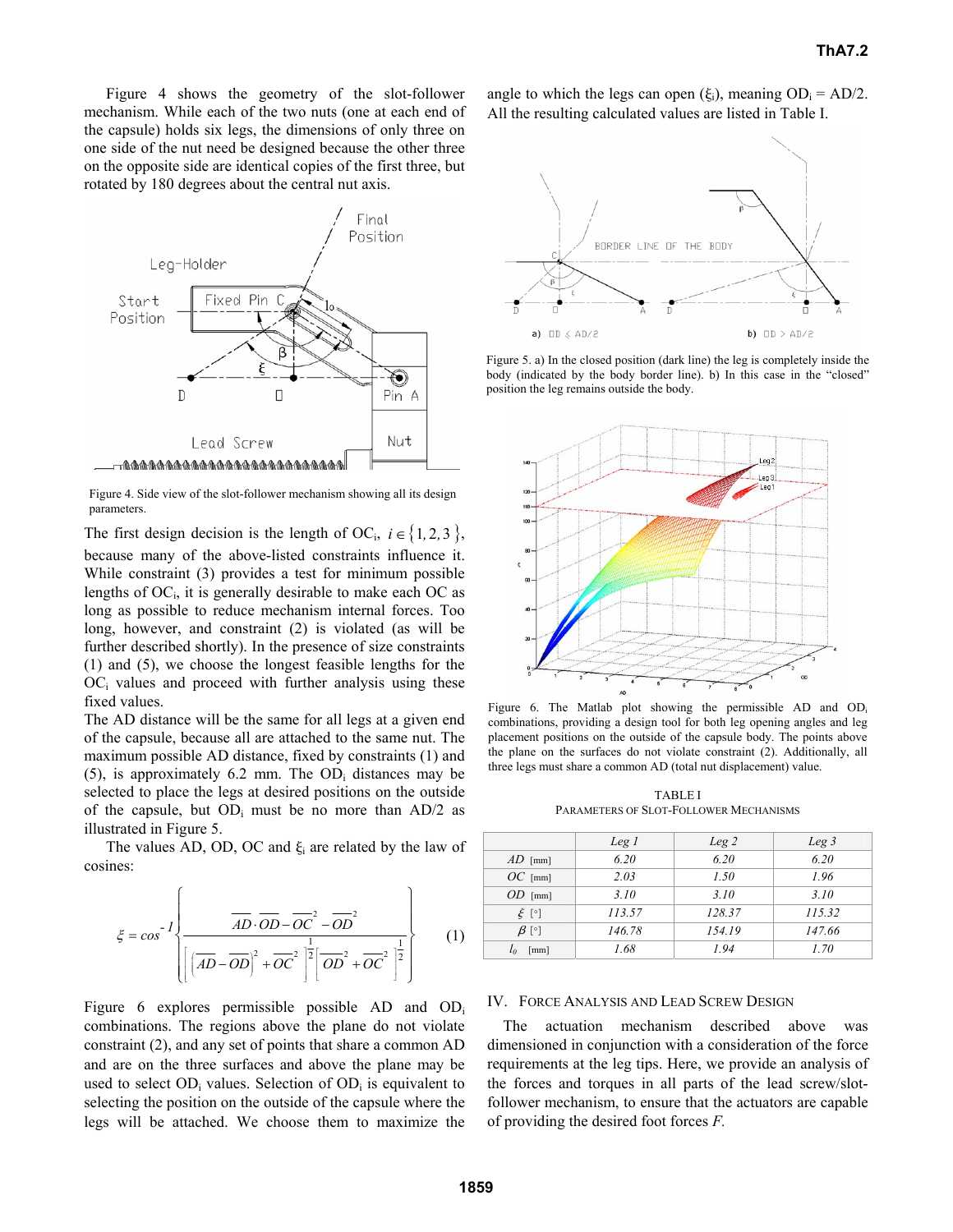# *A. Converting Foot Force to Lead Screw Force*

As mentioned previously, we estimate  $F = 0.66$  N per foot as the maximum necessary for a 12-legged capsule to locomote in the intestine. Each foot force produces a reaction force at the nut (amplified by the lever between the pins as shown in Figure 7) of:

$$
R_i = F \frac{b_{i,\text{max}}}{a_i} \quad i \in \{1, 2, 3\}
$$
 (2)

The values  $b_{i,max}$  are the maximum possible lever arms between the pin at the capsule wall and the tip of the leg. The value of  $b_{i,max}$ , as well as the corresponding position of the nut when it occurs are somewhat involved calculations, and are contained in the Appendix. For current purposes, it is enough to say that they will be in the range of 11.7 - 12.2 mm, depending on the leg.

The summation of these 6 reaction forces on the nut,

$$
W = 2 \times \sum_{i=1}^{3} (R_i), \tag{3}
$$

is the total linear force that the lead screw must provide when the legs are in their worst-case configurations and simultaneously loaded with maximum foot forces. Note that this configuration is not quite physically realizable, since the legs open at different rates due to the different OC distances. Therefore, all feet cannot simultaneously achieve their longest possible lever arms. However, considering Equations (1) and (2) as written, the calculation is conservative. It will yield a slightly higher torque required from the actuators than the worst-case physically realizable configuration requires.



Figure 7 A Free body diagram of the mechanism showing forces and torques

The torque which must be applied to the lead screw to overcome  $W$  is given by the standard lead screw equation:

$$
T = \frac{Wd_m}{2} \frac{\mu \pi \, d_m + L \cos \alpha_n}{\pi \, d_m \cos \alpha_n - \mu L}
$$
 (4)

where  $d_m$  is the pitch diameter of the screw,  $\mu$  is the coefficient of friction between the lead screw and the nut, <sup>α</sup>*<sup>n</sup>* is the cross section angle of the thread (measured in a plane perpendicular to the helical profile of the screw) and *L* is the axial pitch of the screw. The lead screw is connected to the DC motor through a gear reduction with a ratio of 0.425 as shown in Figure 3.

# *B. Lead Screw Design*

The lead screw has three parameters that may be designed to meet the device specifications: pitch diameter  $d_m$ , the axial pitch  $L$ , and the coefficient of friction  $\mu$ .

It is desirable to use standard screw sizes to simplify manufacture of the nut, since it is possible to purchase standard taps to cut the internal threads of the nut for standard screw sizes. Thus, each standard *dm* size has a corresponding pitch.

 The coefficient of friction can be designed by choosing appropriate materials for the nut and lead screw. For example, a lubricated steel-steel surface has a coefficient of  $0.11 \div 0.17$  [38], and a bronze nut on a steel screw has a coefficient of  $0.10 \div 0.15$  [38].

As the best possible tradeoff between speed and force considerations, we selected a 1 mm diameter lead screw (*dm* = 1 mm), with the standard pitch of 0.25 mm/turn. To minimize the friction it is desirable to make our nut from bronze and our lead screw from steel. However, we plan to carry out further studies to ensure that a bronze nut will be able to withstand the forces the pins apply to it without damage. All the selected design parameters and resulting calculated values for our capsule are listed in Table II.

TABLE II DESIGN PARAMETERS OF THE LEAD SCREW

| T<br>[Nmm]   | 3.48  | $d_m$ [mm]     |       |
|--------------|-------|----------------|-------|
| $R_I$<br>[N] | 3.81  | [mm]           | 0.25  |
| $R_2$ [N]    | 5.36  | $\alpha_n$ [°] | 14,44 |
| $R_3$ [N]    | 3.96  | $\mu$          | 0.17  |
| [N]          | 26.27 |                |       |

Note that the value of torque required by the motor is within its 2.9 mNm specifications. Under full load  $(0.66 \text{ N})$ , the legs will move rather slowly, at 18 mm/min. Since one opening and closing cycle requires two travels of the nut over its 6.2 mm range, at this expected average speed, one leg cycle can be completed in 21 sec. However, the legs will rarely reach full load, even when engaging the colon wall, and there will be large portions of their duty cycle when *b* is small or there is no foot-tissue contact. Thus the average foot force we expect over the full stride is less than 0.66 N, meaning that the nut should ordinarily be capable of moving at higher speed. Note also that all calculations in this paper are conservative because they are based on considering rigid legs. The legs of the capsule will in fact be flexible (made of Nitinol as in [33]), and provided with a flexure-based joint at the knee (also made of Nitinol as in [33]). Our estimate of required foot forces takes both leg flexibility and the knee joint into account, since it is based on experimentation similar jointed legs. Thus, there is no doubt that these legs will not interfere with the capsule's ability to locomote. The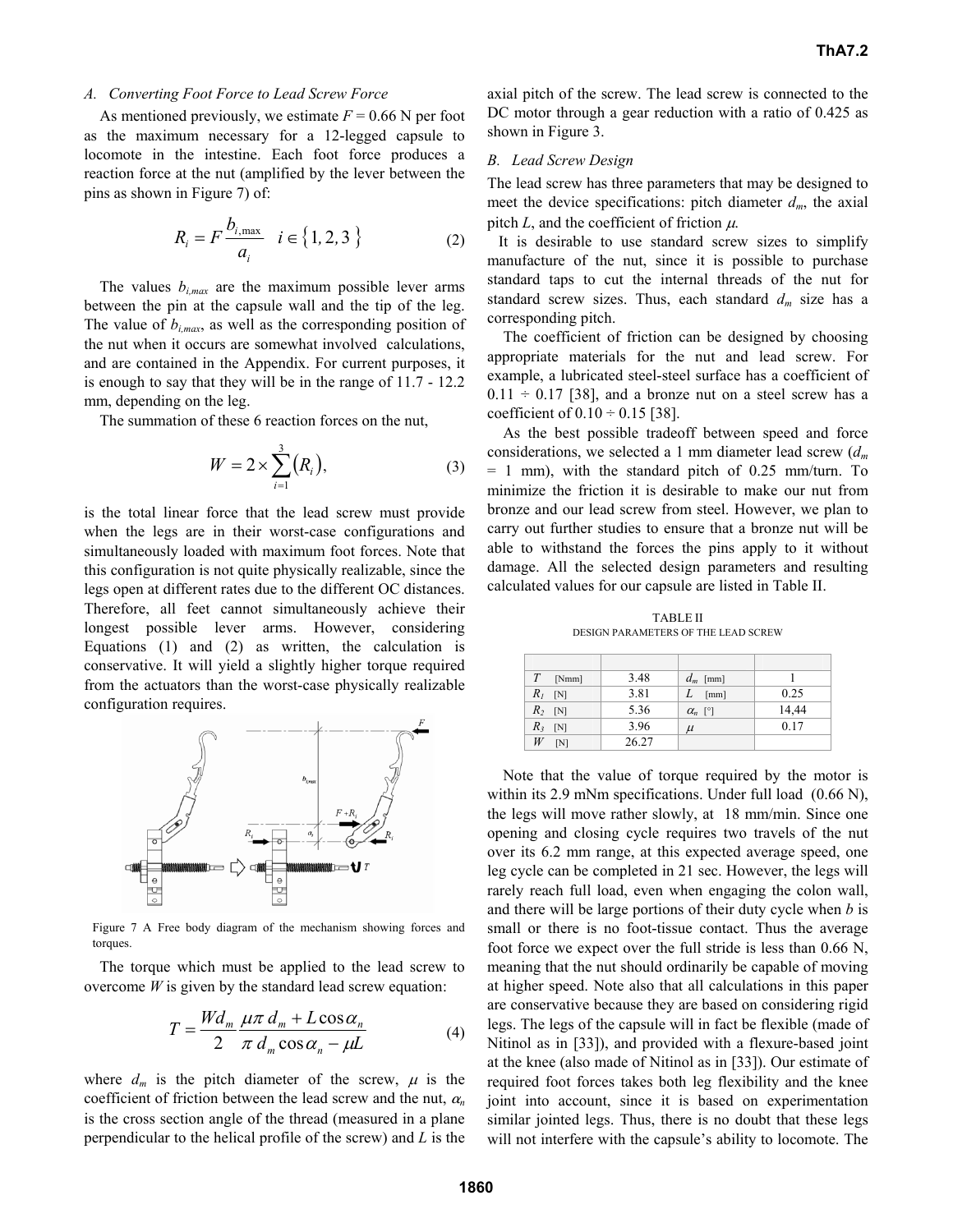flexibility of the knee can only be beneficial, making our all calculations in this paper conservative and reducing all internal mechanism forces calculated in this paper, further improving capsule speed.

#### V. CONCLUSION

The slot-follower/lead screw mechanism presented in this paper enables miniaturization of a legged endoscopic capsule to a swallowable size and simultaneously supports 12-legs. The prospect of making such a capsule swallowable holds great promise for improving patient comfort and safety during colonoscopies (and even potentially delivering treatment at the same time as screening), and might thereby increase the number of people in the targeted screening group who actually have the procedure done. If this happens, the result will be identifying many more cancers in very early stages, thereby improving public health and reducing the cost of treatment. However, making the capsule swallowable requires it to locomote in an uninflated colon (in standard colonoscopy, the colon is inflated before the endoscope is introduced), which introduces new challenges for the capsule robot to overcome.

We expect the large number of legs in our capsule to improve locomotion in this uninflated environment by

- 1. distending the tissue;
- 2. providing a better chance of more feet finding good footholds in the slippery, folded, deformable environment;
- 3. spreading the force required for locomotion over more points of contact, reducing foot-tissue interaction force and thus reducing tissue damage.

Our design also provides an environment for optimization of gaits, because there is some freedom with regard to placement positions of the legs are placed on the capsule wall, and also the legs are able to open and close at different rates (designable by changing OC distances).

In the near future a prototype of the capsule will be manufactured and tested in *in-vitro* and in *ex-vivo* models.

#### APPENDIX: MAXIMUM LEG LEVER ARMS

The maximum value of the lever arm  $b_i$  has been estimated considering the position of the nut for which the maximum distance of the leg tip from the fixed pin *C* occurs (see Figure 4).

Considering the schematic shown in Figure 8, we can write:

$$
b_i = y_{E,i} - h , \t\t(5)
$$

where,

$$
y_{E,i} = \sin \theta \left( l_{0,i} - l_{2,i} \cos \beta_i \right) - l_{2,i} \sin \beta_i \cos \theta +
$$
  
+  $L_g \cos \left( \frac{3}{2} \pi - \beta_i - \theta \right),$  (6)

where  $y_{E,i}$  is the value of the distance of the tip of i<sup>th</sup> leg from horizontal axis during the motion of the mechanism. In addition  $l_{0,i}$  is the length of the first segment of the i<sup>th</sup> leg holder (the distance AC before the bend),  $l_{2,i}$  is the length of the second segment of the  $i<sup>th</sup>$  leg holder (the distance CS after the bend),  $L_G$  is the length of the i<sup>th</sup> leg,  $\beta_i$  is the bend angle of the i<sup>th</sup> leg holder and  $\vartheta$  is the angle between the i<sup>th</sup> leg holder and the x axis in Figure 8 at the point that travels along the axis.

Differentiating equation (6)

$$
\frac{dy_{E,i}}{d\theta} = \cos\theta \left( l_{0,i} - (l_{2,i} + L_G) \cos\beta_i \right)
$$
  
+ 
$$
(l_{2,i} + L_G) \sin\beta_i \sin\theta + = 0,
$$
 (7)

we obtain the maximum value of the distance between the leg tip and the horizontal axis. This is given by,

$$
\mathcal{G}_{i,\max} = \arctan\left[-\frac{\left(l_{0,i} - (l_{2,i} + L_G)\cos\beta_i\right)}{(l_{2,i} + L_G)\sin\beta_i}\right].\tag{8}
$$

Replacing  $\vartheta_{i,max}$  in eq. (6) with this result, we obtain the desired value of  $y_{E,i \text{ max}}$  and thus the value of  $b_{i, \text{max}}$  using eq. (5). Finally the corresponding position of the nut along the longitudinal axis is given by:

$$
\mathbf{x}_{i} = \mathbf{l}_{1} - \frac{h}{\mathcal{G}_{i, \text{max}}} \tag{9}
$$

All the resulting calculated values are reported in Table III.

TABLE III MAXIMUM LEVER ARM CALCULATION PARAMETERS

| Leg I                   |        | Leg 2                   |        | Leg 3                   |        |
|-------------------------|--------|-------------------------|--------|-------------------------|--------|
| $b_{l,max}$ [mm]        | 11.721 | $b_{2,max}$ [mm]        | 12.183 | $b_{3,max}$ [mm]        | 11.778 |
| $\vartheta_{l,max}$ [°] | 114.73 | $\vartheta_{l,max}$ [°] | 109.52 | $\vartheta_{3,max}$ [°] | 114.13 |
| [mm]<br>$\mathcal{X}_I$ | 4.035  | [mm]<br>x <sub>2</sub>  | 3.820  | [mm]<br>$x_3$           | 4.009  |



Figure 8. Line schematic of slot-follower mechanism used for calculating the position where the leg tip reaches maximum distance from the capsule wall.